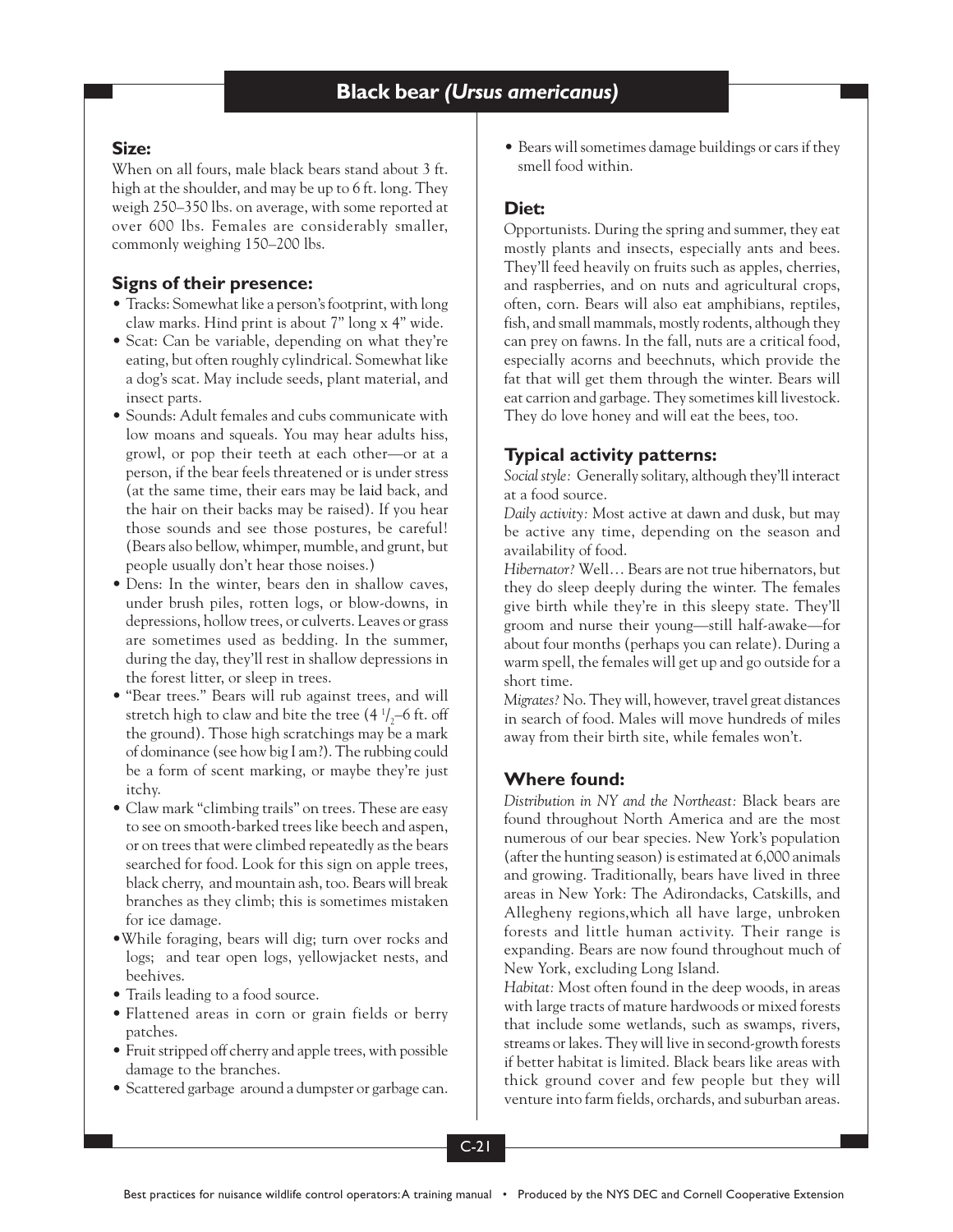*Territory and home range:* The home range of males is up to 100 sq. miles. Females stay close to where they were born, with a home range as small as 15 sq. miles.

## **Breeding habits:**

*Pair bonding style:* Polygamous.

*Breeding dates:* May–June, sometimes extending into July, August, or even September.

*Litter size:* 2–3 cubs. Females usually have cubs every other year.

*Birthing period:* Late January–early February. They give birth in their winter dens.

*Weaning dates:* At about 7 months old (late August to early September).

*Amount of time young remain with parents beyond weaning date:* They'll den with their mother their first winter. The family stays together until the spring, when the female's ready to mate again, usually in June.

### **Common nuisance situations:**

*Time of year:* Any time of year, but problems usually peak in June through September.

*What are they doing?*

Most complaints are associated with their feeding.

- Bears eat bird seed and destroy feeders, especially in the early spring and late fall. They may enter porches seeking stored bird seed.
- Raid dumpsters, garbage cans, coolers, tents, camps, and picnic tables looking for an easy meal. This is commonly seen at campgrounds and resorts throughout the summer and early fall.
- At restaurants, bears will raid dumpsters, garbage cans, and the containers that hold cooking grease. This is also most typical during the summer and fall.
- Will sometimes eat corn and grain, and may cause additional damage to the field while they're feeding. Sometimes, this damage may make it hard to harvest the crop.
- Eat fruits, such as cherries and apples.
- Occasionally attack domestic livestock or poultry. This doesn't happen often in New York.

*De-bunking myths about bears:*

- Bears are not true hibernators, as we mentioned. True hibernators, like bats and woodchucks, do not wake up until spring. Bears will lose about a quarter of their body weight during the winter. During their deep sleep, their body temperature drops about 7° and their heart rate by about 50 percent.
- Bear dens are much smaller than most people

think—only about 2 ft. high by 5  $\frac{1}{2}$  ft. long, which is smaller than a bunk bed.

- Bears don't often reuse their dens.
- Playing dead will not deter an attack by a black bear. This defense is meant to be used with grizzly bears.

# **Legal status in New York:**

Big game species with set season.

From ECL 11-0521: "1. The department may direct any environmental conservation officer, or issue a permit to any person, to take any wildlife at any time whenever it becomes a nuisance, destructive to public or private property or a threat to public health or welfare, provided, however, that where such wildlife is a bear, no such permit shall be issued except upon proof of damage to such property or threat to public health or safety presented to the department. Upon presentation of such proof, the department may issue a permit authorizing the use of trained tracking dogs pursuant to section 11-0928 of this article, and, if the department has determined that no other alternative is feasible, a separate permit to take the bear. Wildlife so taken shall be disposed of as the department may direct."

From ECL 11-0523: "2. Any bear killing or worrying livestock on land occupied or cultivated, or destroying an apiary thereon, may be taken or killed, at any time, by shooting or device to entrap or entice on such land, by the owner, lessee or occupant thereof, or any member of the owner's, lessee's or occupant's immediate family or by any person employed by such owner, lessee or occupant. The owner or occupant of such lands shall promptly notify the nearest environmental conservation officer and deliver to such officer the carcass of any bear killed pursuant to this subdivision. The environmental conservation officer shall dispose of the carcass as the department may direct."

## **Best practices**

Most black bears avoid people unless they learn to associate people with food. This usually happens around dumpsters, garbage cans, campgrounds, or places where people feed bears (often, at restaurants). Bears who have developed this habit pose the greatest threat to people. The conditions need to be changed. To do that, think with your nose. This means: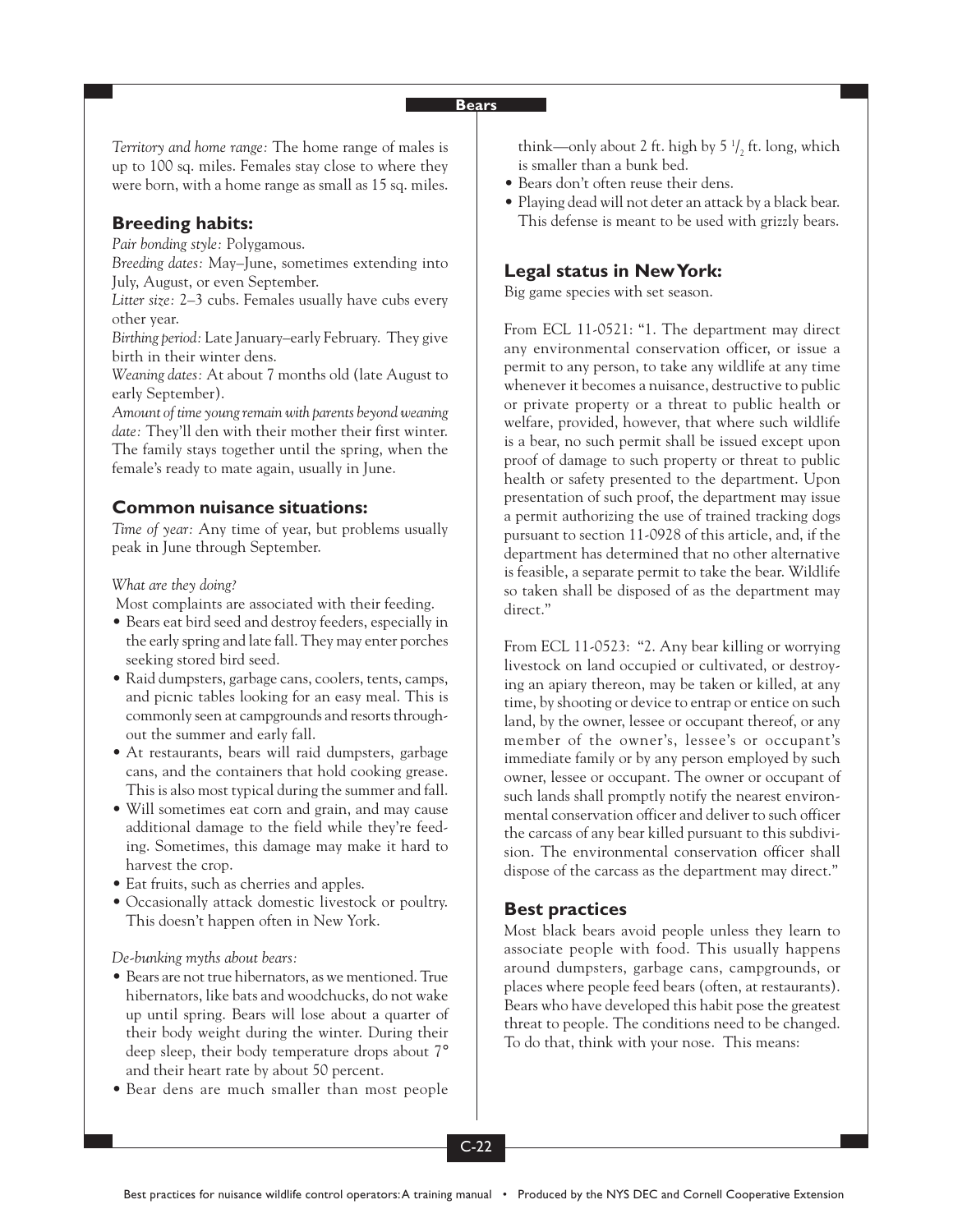*Manage the garbage:*

- Use bear-proof garbage containers, or place regular cans in bear-proof storage facilities. Garages (with closed doors) are safer than porches, for example.
- Use plastic bags inside garbage cans to help hide odors. Putting camphor disks (available from some drug stores), mothballs, air fresheners, disinfectant, or an ammonia-soaked rag in the can may also mask food odors.
- Remove garbage regularly. Bears especially like grease, fat, bacon, and other meats.
- Don't burn garbage because that makes it more attractive to bears.
- Clean garbage, compost, and recycling containers frequently with ammonia, bleach, or disinfectant.
- Keep the site clean.
- Clean old refrigerators and other insulated containers that are left outside.
- Do not leave dirty diapers or diaper pails outside.

*Eliminate other enticing food sources:*

- If people are feeding bears, persuade them to stop. It's dangerous—and illegal!
- Don't feed birds during the spring and summer. Suet, bird seed, and the sweet liquid placed in hummingbird feeders all attract bears.
- Remove livestock carcasses from the site.
- Pick and remove all fruit from trees that are located near buildings.
- Don't feed pets outside. Even an empty dish can attract a bear.
- Keep livestock in buildings and pens, especially during the birthing seasons. If possible, those pens should be located away from woods and areas that provide good cover for bears.
- When camping, store food and organic wastes in bear-proof containers, on elevated platforms ("bear poles"), or in an airtight container that's suspended on a rope between two tall trees that are downwind of your camp site. Bear poles should be 15–20 feet above ground. The pole should be at least 6" wide. Wrap a 4-foot band of galvanized sheet metal around the pole at a height of 6–7 feet above ground.
- Plant vulnerable crops (corn, oats, fruit) away from woods and areas that provide good bear cover.

*Don't create a scent trail to a vulnerable area:*

- Turn off kitchen exhaust fans that vent to the outside when they're not in use. Make sure the vent screen is cleaned regularly.
- Don't eat or cook in your tent. Wash your hands

before you handle any of your gear. Clean everything that touched food, such as dirty dishes and pots. Keep anything that might smell good to a bear far away from your tent. If you can, store food in a bear-proof container, or suspended between two trees, or in your car's trunk. Some bears will break into cars and tear through the back seat to get into the trunk.

- Remove the grease can from gas and charcoal grills after every use, and turn the grill on "high" for several minutes after you're done cooking.
- Cover barbeque grills with aluminum foil before cooking, then dispose of the foil properly.
- Clean barbeque pits and grills thoroughly with an ammonia-based cleaner before leaving them outside.

*Protect vulnerable areas and vulnerable buildings:*

- Remove brush and cover around homes, corrals, and livestock pens, creating a 50-yard barrier.
- Electric fences work well to protect a specific site, such as an apiary, cabin, or landfill. Several factors influence the choice of material and design, including the size of the vulnerable area, the amount of bear activity, and local laws.
- If building in an area that's prone to bear damage, use strong construction materials. Solid frame construction,  $\frac{3}{4}$ " plywood, strong, tight shutters, strong, tight doors, and steel plates will keep bears out.
- Locate camp sites and hiking trails in areas that aren't used much by bears.
- Clear hiking trails so you can see 50 yards down the trail.

#### *Frighten them away from a site:*

First, a caution: if a bear shows any aggressive behaviors—growling, hissing, popping its teeth, or if its ears are laid back and the hair on its back is raised— DO NOT attempt to harrass it and DO NOT approach the bear! It might attack. If the bear's aggressive, back off. (See the next section for information about what to do if you're attacked by a black bear.) If the bear is not aggressive:

- A combination of frightening techniques (noises and visual deterrents) may convince the bears to leave the area. As always, your chance of success increases if the techniques are used together and in an unpredictable fashion.
- The Critter Gitter® scare device, which combines noise and flashing lights, works well.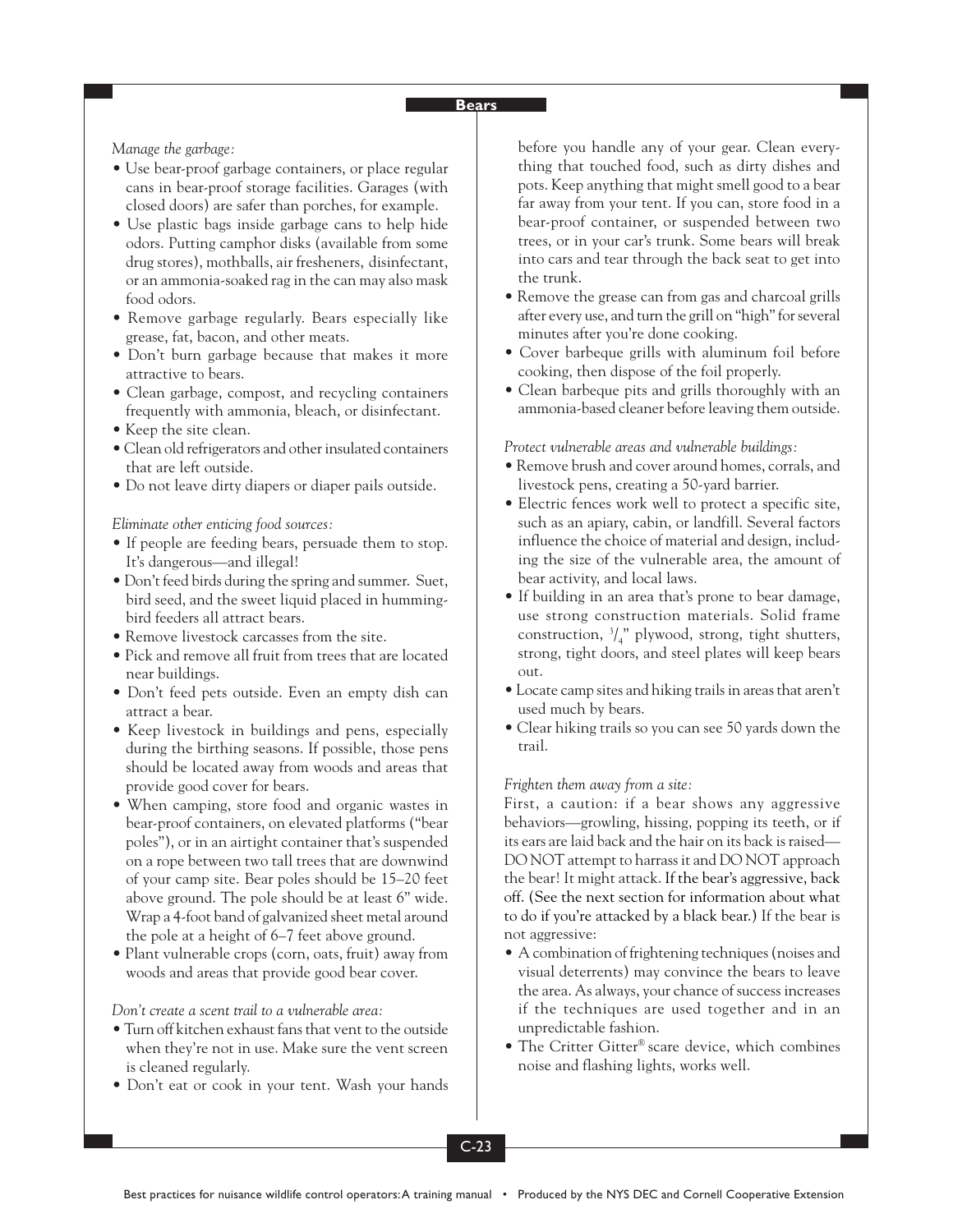- Visual scare devices: night lights, strobe lights, and scarecrows will work.
- Frightening noises: propane cannons, loud music, air sirens, crackers, boat horns, banging on pots, and shouting will usually scare bears away.
- Guard dogs may be able to keep bear out of fenced areas, but few dogs are a match for a bear in a fight.
- Dogs can be used to chase bears away from an area in which they've caused problems (with a DEC permit, or during the dog training season). This is a special case—dogs cannot be used for bear hunting. This can be a very effective way to persuade bears to leave an area. Contact the DEC for a list of licensed dog handlers.
- For NWCOs with a commercial pesticide applicator license: Bear BeGone,® a device that looks like a plastic barrel, dispenses pepper spray when the bear enters the can and pulls the baited trigger.

*What to do if you encounter a black bear:*

- In New York, black bears rarely behave aggressively toward people but there have been fatal attacks. Be alert.
- If a wild bear approaches a person in a remote area, consider that a sign of aggression. (The same behavior from a bear that's used to people and is often fed illegally would not be considered aggressive.)
- Back off slowly. Watch out for cubs.
- DO NOT climb a tree or run away.
- You can usually frighten a bear away by making a lot of noise. Shout, clap your hands, throw objects, bang on pots, use a siren or boat horn, or rev an engine. Just don't go so far that the bear feels threatened enough to attack! Bears are pretty good at telling when someone is scared. If they realize you're scared, you can't easily bluff them.

*What to do if you're attacked by a black bear:*

- Immediately call for help if you can: call the DEC, local law enforcement, forest rangers.
- Fight back with all you've got. Hit the bear with rocks, sticks, your fists, or feet. Yell. Wave your arms and flap coats. If there's more than one person, stay together. If the bear is biting or mauling you, shoot it.
- DO NOT climb a tree or run away.
- DO NOT play dead—that seldom works with black bears.
- As soon as you can, slowly back away from the bear. Avoid the bear and any cubs.
- If the attack stops but the bear follows you, or you meet up with it again, wave your arms, flap your coats, yell, throw rocks and sticks and try to frighten the bear away.
- Pepper spray is effective when there's a close encounter with a black bear (its range is usually less than 30 feet). The active ingredient is capsaicin.

## **Trapping strategies:**

#### *Live traps*:

- A NWCO would only trap a bear under the conditions specified in 11-0523 (see previous page) unless you have a special permit.
- Culvert trap: This is the most common trap used to capture bears. It's another variety of cage trap, although obviously much, much bigger than the kind you'd set to catch a woodchuck. A large culvert pipe is placed on a trailer or stand. Inside the pipe is a baited trigger, which closes the door. Culvert traps are very heavy, so they're hard to move and can't be used everywhere. They're also dangerous. Do not set one by yourself. Some have doors that weigh over 100 lbs. and can crush a person. Post warning signs to keep people away from the trap.
- After the bear is trapped, the handler may use nonlethal harassment techniques, such as shooting the bear with rubber buckshot, to stress the bear (contact your local DEC office to find out if you'd need a permit for this harrassment technique). This training is called "aversive conditioning." Same idea as shouting "NO!" to make a dog upset when it's done something wrong. If it works, this conditioning should persuade the bear to avoid this area.
- Dart guns with drugs (barbiturates) can be used to help capture and handle bears. This is a complicated and risky technique best restricted to those with extensive training, experience, and skill. (You also need a license and protocol to use restricted drugs.) This isn't a great method to try with a free-ranging bear, but it can work in certain situations, such as when a bear's up on a telephone pole or tree. Of course, you have to be very careful during the entire process. Consider the location. A partially drugged bear wandering around a neighborhood is not a good thing. It's much better to trap the animal, or restrain it in some other fashion, before attempting to drug it. You'll need many people to help move the bear once it's drugged. And then, what do you do with the bear? A NWCO cannot release a bear.